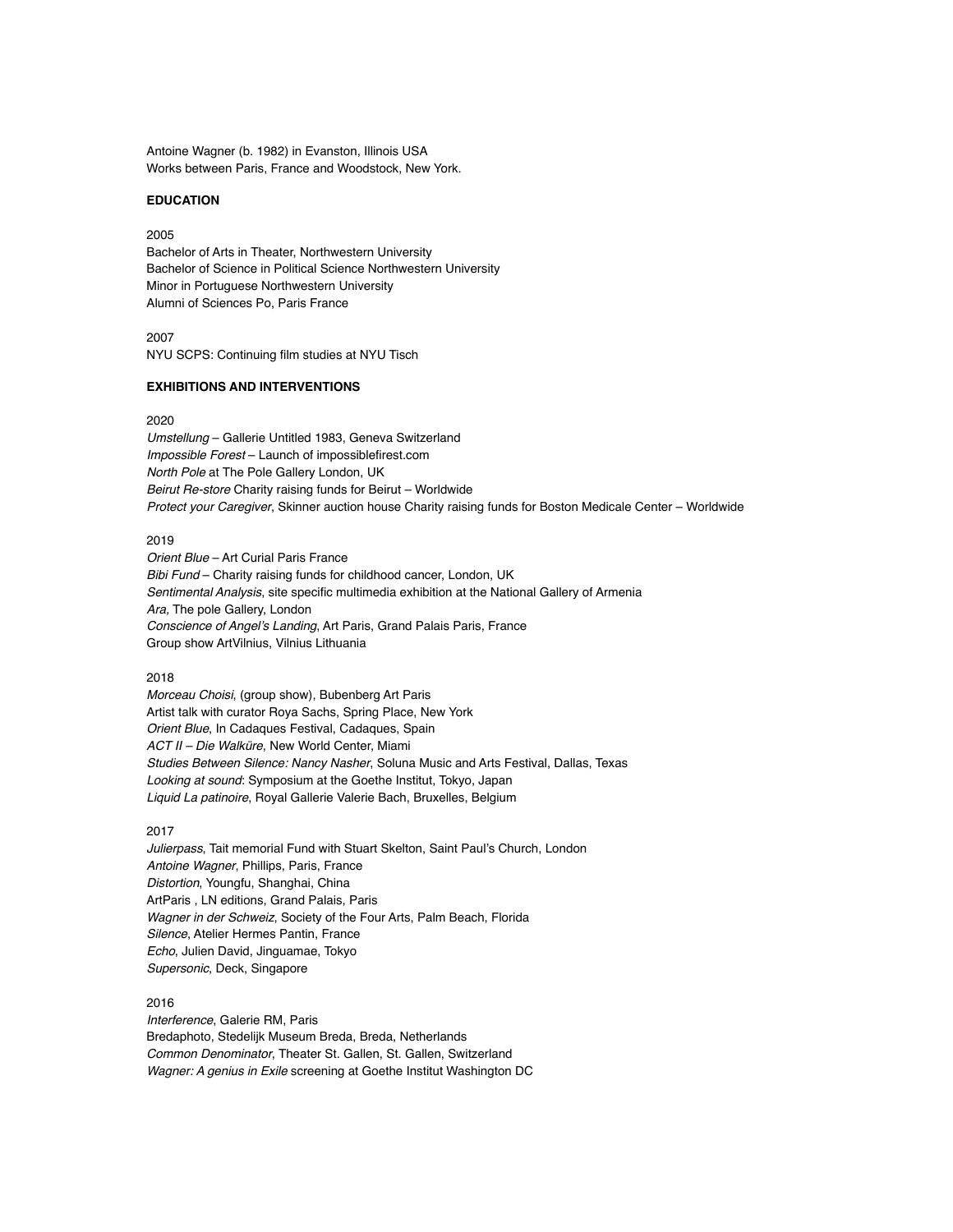### 2015

*Un Musee Imaginaire*, Group Show, Collection Lambert (Collection Lambert), Avignon, France *Wagner in der Schweiz* (screening), Goethe-Institut, California, United States *Cadences*: La Filature, Mulhouse, France *Exil* Museum für Völkerkunde Hamburg, Hamburg, Germany, *Paraisopolis* cinematography for short film directed by Laure de Clermont Tonnerre starring Claire Tran *Wagner: A genius in Exile* screening at JCC San Francisco *Wagner: A genius in Exile* screening at Goethe Institut Los Angeles

### 2014

*Exil* Museum für Völkerkunde Hamburg, Hamburg, Germany *Julien David* fashion show set design and print collaboration *Etudes et Preludes video* for Julien David Featuring Maria Kotchetkova *Wagner: A genius in Exile* screening at German Embassy New York *Wagner: A genius in Exile* screening at Savoy Kino Minden *Faberge Egg Hunt*, Marblegg wood and Marble sculpture New York *Antoine Wagner Young* Artists studio tours with Robert Miller Gallery New York *Atlantic Avenue*, Award for Cinematography, Nantucket film Festival

#### 2013

*Exil*, The Opera Bastille, Paris *Exil* The Bayreuth Festspielhaus, Germany *Exil* Palazzo Vendramin, Venice, Italy *Exil* Leipzig Opera, Leipzig Germany *20 ans* Music Video for Johnny Hallyday *Another Sky* Music Video for Burnell Pines *Atlantic Avenue* cinematography for short film directed by Laure Clermont with Brady Corbet and Leopoldine Despointes

### 2012

*Wagner: A Genius in Exile* – 52 minute feature documentary *1000 Sasa* Music Video PGDM feat Sabina Sciubba *Throw it out* – Music Video for Megan Reilly featuring Daniel London

#### 2011

Landscapes Escaped: Henn Gallerie, Munich, Germany *From A Mess to the Masses* 52 minute feature documentary starring the band Phoenix *Rush* Music video for Mobroder

#### 2009

*The Open*, Group Show, Deitch Projects, New York City Lisztomania Music Video for Phoenix *Take off your Sunglasses* Music Video Ezra Furman and the Harpoons

#### 2007- 2008

*Funny Games* assistant to Michael Haneke on the US remake of Lisz[:T:]raum 3 chanel video installation for the opening of the Raiding Concert Hall, Austria - toured Bayreuth and Luxembourg *Synapses* Music Video for Rain Phoenix *Could you be Trusted* Music Video for Hugh Coltman Lose Americans Music video for Cameron McGill *Adrienne* music video for Vanessa Paradis and Albin de la Simone Ball Trippin' director Short film starring David Huebner Alabama Leaves director short film starring Mamie Gummer